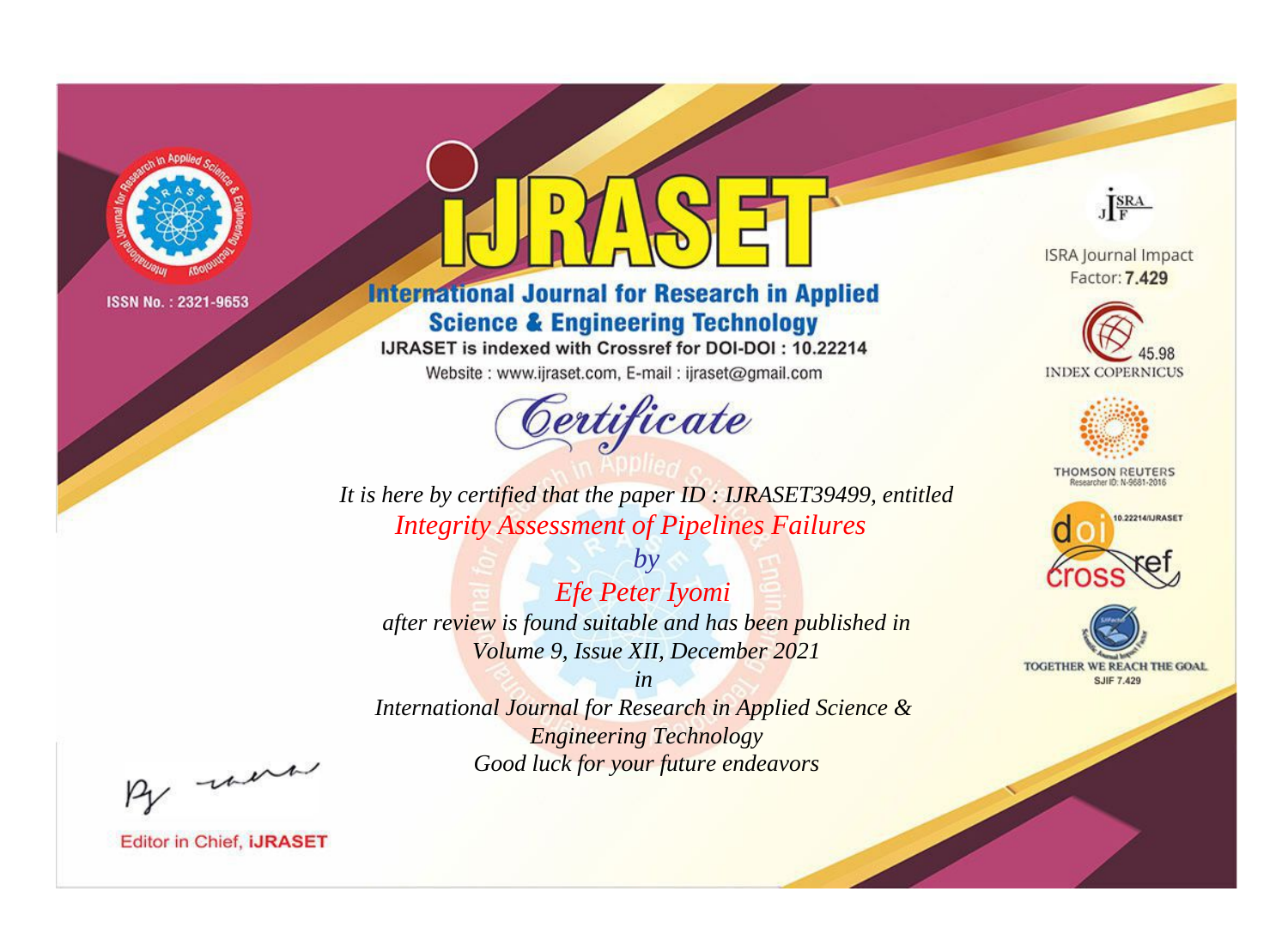

# **International Journal for Research in Applied Science & Engineering Technology**

IJRASET is indexed with Crossref for DOI-DOI: 10.22214

Website: www.ijraset.com, E-mail: ijraset@gmail.com



JERA

**ISRA Journal Impact** Factor: 7.429





**THOMSON REUTERS** 



TOGETHER WE REACH THE GOAL **SJIF 7.429** 

It is here by certified that the paper ID: IJRASET39499, entitled **Integrity Assessment of Pipelines Failures** 

**Isaque Moyses Guimaraes** after review is found suitable and has been published in Volume 9, Issue XII, December 2021

 $b\nu$ 

 $in$ International Journal for Research in Applied Science & **Engineering Technology** Good luck for your future endeavors

By morn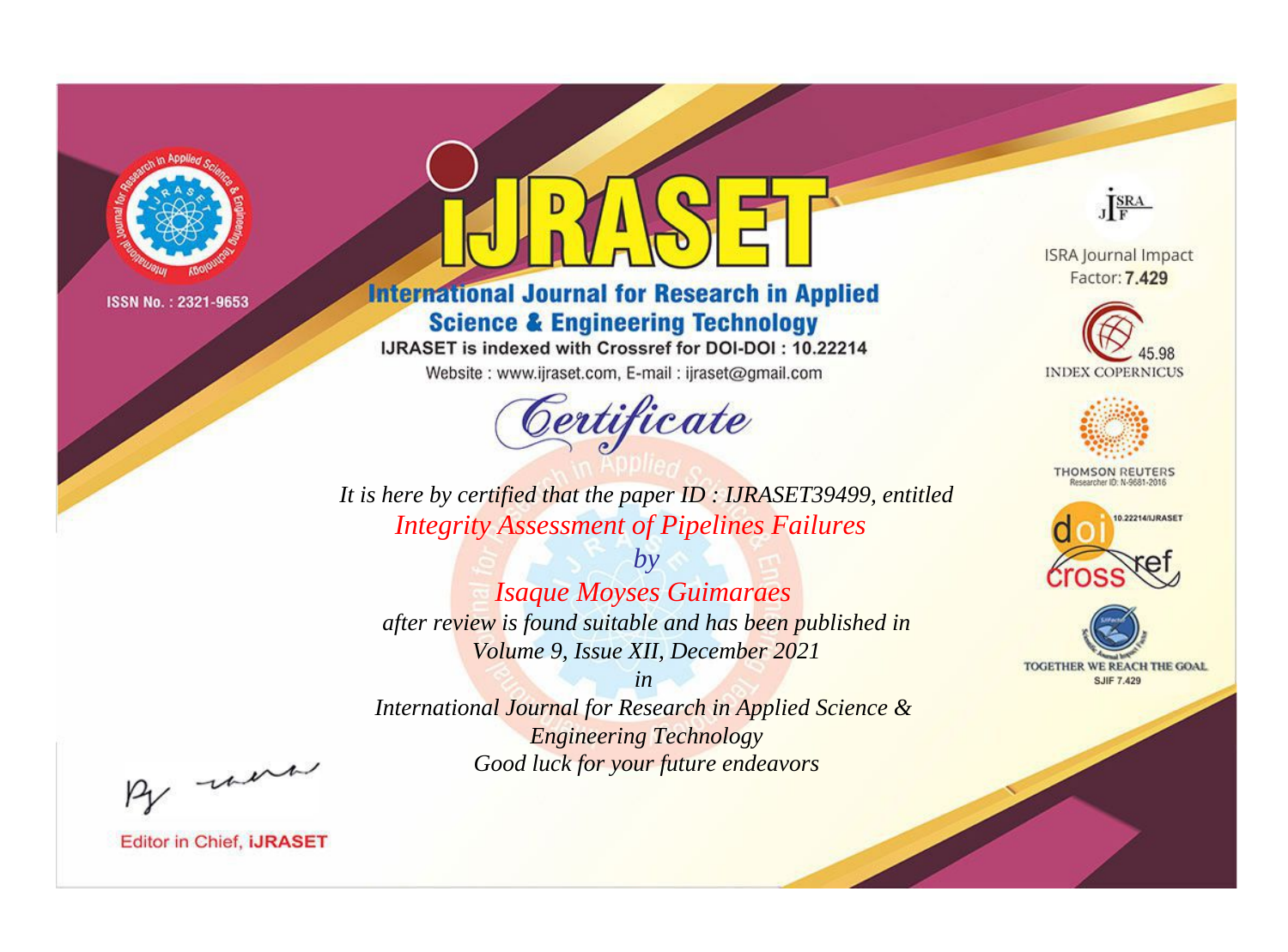

# **International Journal for Research in Applied Science & Engineering Technology**

IJRASET is indexed with Crossref for DOI-DOI: 10.22214

Website: www.ijraset.com, E-mail: ijraset@gmail.com



JERA

**ISRA Journal Impact** Factor: 7.429





**THOMSON REUTERS** 



TOGETHER WE REACH THE GOAL **SJIF 7.429** 

It is here by certified that the paper ID: IJRASET39499, entitled **Integrity Assessment of Pipelines Failures** 

Olutayo Opeyemi Ogunmilua after review is found suitable and has been published in Volume 9, Issue XII, December 2021

 $b\nu$ 

 $in$ International Journal for Research in Applied Science & **Engineering Technology** Good luck for your future endeavors

By morn